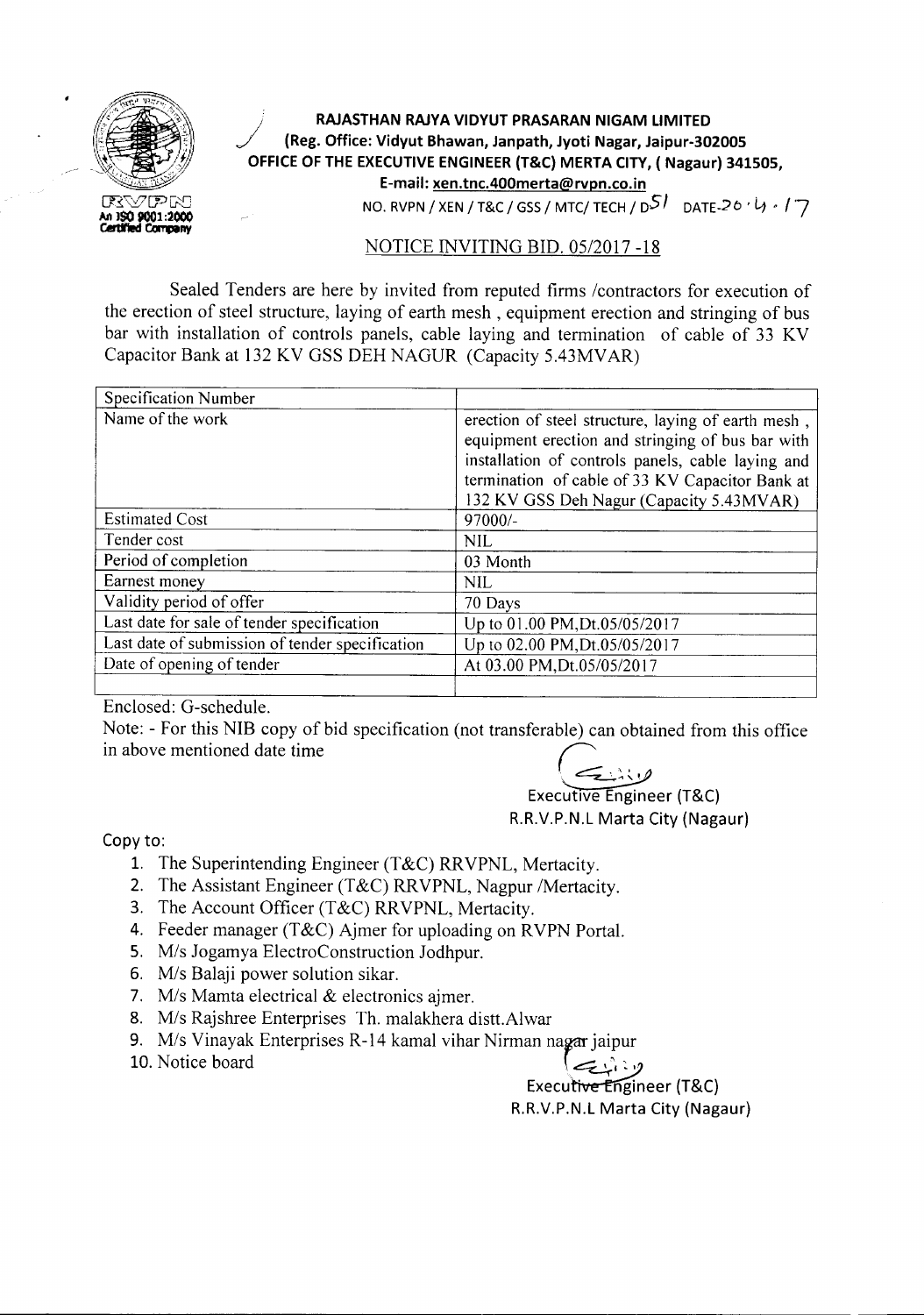I G I **SCHEDULE**

 $\big|$ Name óf work :- Eraction work of 33 kv capacitor bank at 132 KV GSS Deh

## 1. BSR RVPN/SE(SSPC)XEN(TK)/BSR/A1/D.21dated04.04.2011

| S.No.        | Description                                                                                                                                                                                                                                                                                                                                                                                                                                                                                                                                                                                                                                                                                                                                                                                                                                                                                                                                                                                                                                                                                                                                  | Unit           | Unit<br>Rate in | Qty.             | Amount             |
|--------------|----------------------------------------------------------------------------------------------------------------------------------------------------------------------------------------------------------------------------------------------------------------------------------------------------------------------------------------------------------------------------------------------------------------------------------------------------------------------------------------------------------------------------------------------------------------------------------------------------------------------------------------------------------------------------------------------------------------------------------------------------------------------------------------------------------------------------------------------------------------------------------------------------------------------------------------------------------------------------------------------------------------------------------------------------------------------------------------------------------------------------------------------|----------------|-----------------|------------------|--------------------|
| $\mathbf{1}$ | 2                                                                                                                                                                                                                                                                                                                                                                                                                                                                                                                                                                                                                                                                                                                                                                                                                                                                                                                                                                                                                                                                                                                                            | $\overline{3}$ | $\overline{4}$  | $\overline{5}$   | 6                  |
| $\mathbf{1}$ | <b>EARTH MESH WORK:</b><br>Laying of Earth mesh with 25 mm /28 mm. dia. M.S.<br>Rod at a depth of 0.80 meter from top level of<br>foundation, transportation of M.S. Rods from site<br>store to locations, welding of M.S. Rod to M.S. Rod<br>along the lenth, at crossing and with earth electrodes<br>as per drawing, application of bitumin compoun&<br>covering with bitumin impregnated tape on all welded<br>joints, for the type os soil prevent at 0.80 meter below<br>top level of foundation (M.S. Rod of above size & M.S.<br>Flat as required shall be made available by RVPN)<br>(a) In case Electricity is made available by RVPN<br>with out charge<br>(i) Normal dry soil                                                                                                                                                                                                                                                                                                                                                                                                                                                    | Mtr.           | 18.00           | 50               | 900                |
|              | (ii) Hard soil / Murram / Black cotton soil                                                                                                                                                                                                                                                                                                                                                                                                                                                                                                                                                                                                                                                                                                                                                                                                                                                                                                                                                                                                                                                                                                  | Mtr.           | 19.00           | 50               | 950                |
| 2            | Laying of earthing risers of 50 X 6 mm / 50 x 12 mm/<br>50x10mmsize M.S. Flat at a depth of 0.80 meter from top<br>level of foundation, including excavation of trench of<br>required depth and backfilling of the same, trans-<br>portation of M.S. Flat from site store to locations,<br>preparation of risers, bending as per requirement<br>(after heating if necessary), fixing on and welding /<br>bolting to equipment / structure and peak of the<br>structure, laying in the trench, welding to the earth<br>mesh of M.S. Rod as per drawing, including welding<br>of extra length of M.S. Flat if required, application of<br>bitumen compound and covering with bitumen<br>impregnated tape on all welded joints, painting of all<br>surface of risers above round level with red oxide and<br>green paint, for the type of soil prevent at 0.80 meter<br>below top level of foundation (M.S. Rod of above sizes<br>& M.S. Flat as required shall be made available by the<br>RVPN)<br>(a) In case Electricity is made available by RVPN<br>with out charge<br>(i) Normal dry soil<br>(ii) Hard soil / Murram / Black cotton soil | Mtr.<br>Mtr.   | 20.00<br>21.00  | 120.00<br>100.00 | 2400.00<br>2100.00 |
| 3            | Steel Structure Erection:-<br>Erection of sub-station steel structures, columns,<br>beams, lighting mast and equipment structures<br>(excluding circuit breaker and capacitor banks)                                                                                                                                                                                                                                                                                                                                                                                                                                                                                                                                                                                                                                                                                                                                                                                                                                                                                                                                                         |                |                 |                  |                    |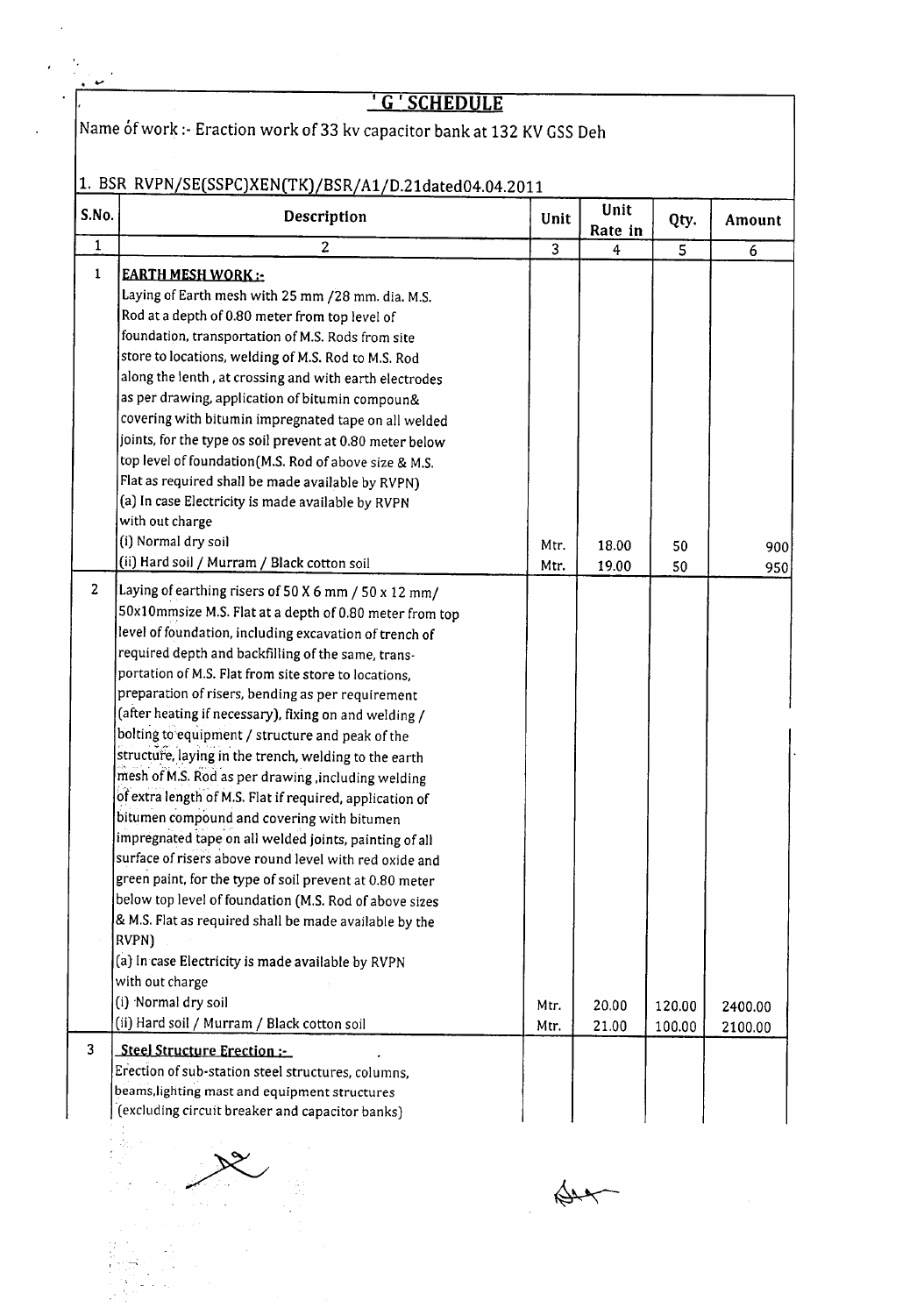|                | of all type including, nuts & bolts etc. from site store        |      |         |       |         |
|----------------|-----------------------------------------------------------------|------|---------|-------|---------|
|                | to locations, their assembly, placing on foundation,            |      |         |       |         |
|                | fixing of template, with foundation bolts as required,          |      |         |       |         |
|                | levelling and preparing for grouting as required, but           |      |         |       |         |
|                | excluding grouting, erection after grouting and tighting        |      |         |       |         |
|                | & punching of nuts & bolts. (Maximum height of structure        |      |         |       |         |
|                | upto 20 meters)                                                 | M.T. | 1744.00 | 10.0  | 17440   |
| 4              | <b>BUS BAR WORK:</b>                                            |      |         |       |         |
|                | Stringing of 220 KV, 132 KV, 33 KV & 11 KV Bus Bar              |      |         |       |         |
|                | of ACSR conductor, including transportation of conductor,       |      |         |       |         |
|                | disc insulators and tension hardware from site store to         |      |         |       |         |
|                | location, laying & cutting required length of conductor,        |      |         |       |         |
|                | cleaning and assembly of disc insulators as required            |      |         |       |         |
|                | alongwith fitting of bolted type or compression type tension    |      |         |       |         |
|                | hardware as made available (Compression                         |      |         |       |         |
|                | machine shall be provided by RVPN on rent free basis),          |      |         |       |         |
|                | making upto one end, stringing of conductors between            |      |         |       |         |
|                | the beams with specified sag and tension, also equilizing       |      |         |       |         |
|                | sag and fitting spacers and spacer T- clamp for twin conductor, |      |         |       |         |
|                | for three phases of conductors in each bus - section.           |      |         |       |         |
|                | (I) Single ACSR panther                                         | Sec. | 875.00  | 1.00  | 875.00  |
| 5              | Jumper of ACSR conductor(3 Nos. Y-type) between bus             |      |         |       |         |
|                | to equipment, or between equipment to equipment or              |      |         |       |         |
|                | between bus to bus, including transportation of conductor,      |      |         |       |         |
|                | disc insulators and hardware from site store to location,       |      |         |       |         |
|                | cleaning and assembly of disc insulators as required            |      |         |       |         |
|                | alongwith fitting of suspension hardware and erection as        |      |         |       |         |
|                | required, cutting required length of conductor, making          |      |         |       |         |
|                | connections, fixing of spacers & spacer T- clamp as required,   |      |         |       |         |
|                | tightening of clamps / connectors, dressing etc.for             |      |         |       |         |
|                | three phases.                                                   |      |         |       |         |
|                | (I) Single ACSR Zebra / Panther conductor                       | Set  | 250.00  | 13.00 | 3250.00 |
|                |                                                                 |      |         |       |         |
| 6              | Erection of current Transformer/potentialTransformer/           |      |         |       |         |
|                | capacitive voltage Transformer/Series Reactor/ Residual voltage |      |         |       |         |
|                | Transformer/Neutral current Transformer with clamps &           |      |         |       |         |
|                | connector, on already errected steel structure including        |      |         |       |         |
|                | transportation from sitestore to locations, fabrication of      |      |         |       |         |
|                | base frame, fixing of terminal connectors, tightening of        |      |         |       |         |
|                | nuts & bolts etc., complete in all respect.                     |      |         |       |         |
|                | (iii) 33 KV C.T.                                                | Nos. | 400.00  | 3.00  | 1200.00 |
| $\overline{7}$ | Erection of Isolators on already errected steel structure       |      |         |       |         |
|                | including transportation of base frame, P.I.s, contacts,        |      |         |       |         |
|                | mechanism box, clamps & connectors etc., from site              |      |         |       |         |
|                | store to locations, minor fabrication as required, & fixing     |      |         |       |         |
|                | of terminal connectors, etc., adjustment / alignment of         |      |         |       |         |
|                | isolator and its earth blade, if provided, for their smooth     |      |         |       |         |
|                | operation and final adjustment if required                      |      |         |       |         |
|                | after jumpering.Surge counter, tightening                       |      |         |       |         |
|                | of nuts & bolts etc., complete in all respect.                  |      |         |       |         |
|                |                                                                 |      |         |       |         |
|                |                                                                 |      |         |       |         |
|                |                                                                 |      |         |       |         |
|                |                                                                 |      |         |       |         |
|                |                                                                 |      |         |       |         |
|                |                                                                 |      |         |       |         |
|                |                                                                 |      |         |       |         |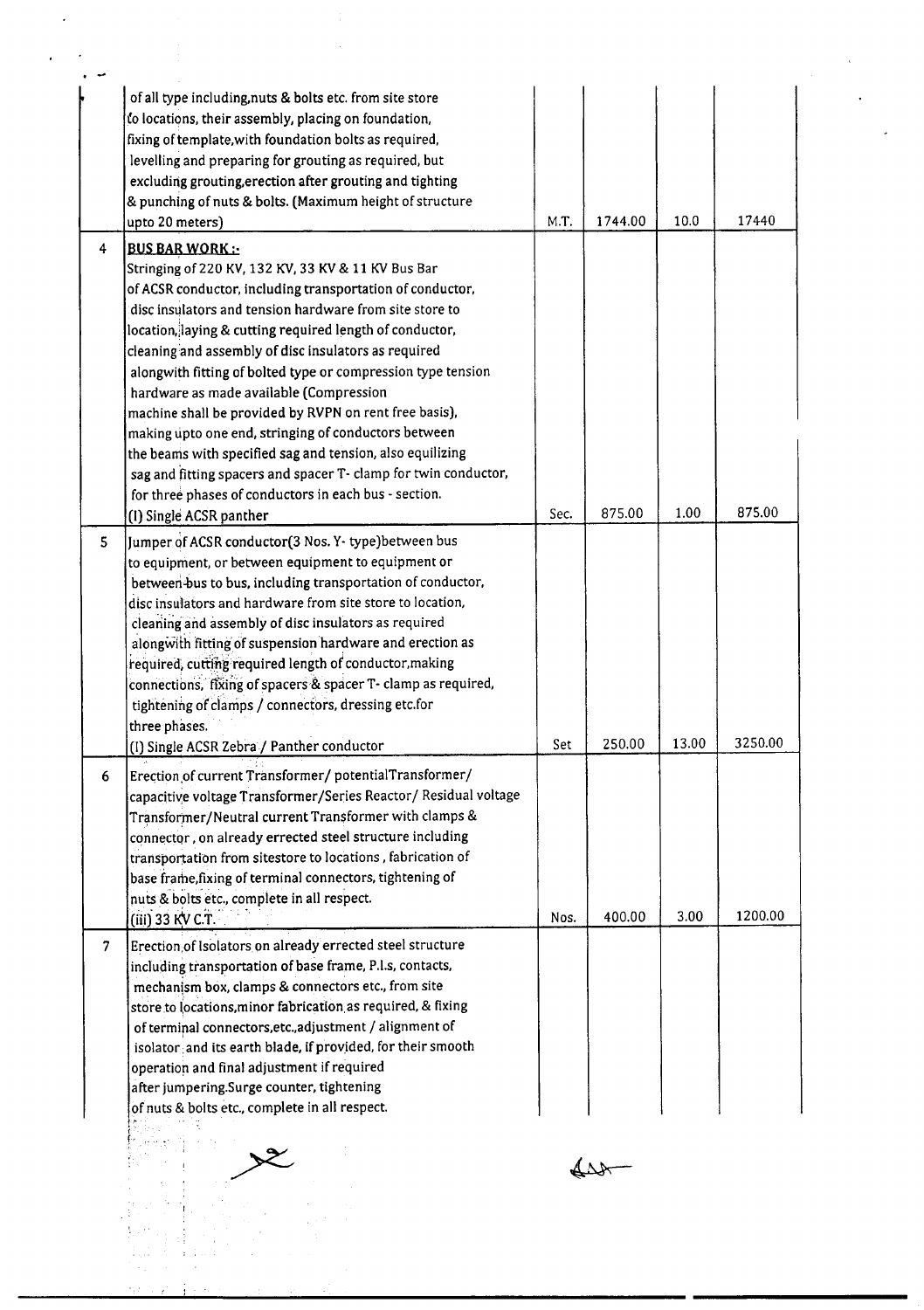|    | (ii)33 KV                                                                   |             | 688.00   | 1.00 | 688.00   |
|----|-----------------------------------------------------------------------------|-------------|----------|------|----------|
|    | (a) Without Earth blade                                                     | Nos         | 1025.00  | 2.00 | 2050.00  |
|    | (b) With Earth blade                                                        | Nos         |          |      |          |
| 8  | erection of 2x33 kv, 5.43 MVAR Cap. Bank With Series Reactor/               |             |          |      |          |
|    | Residual voltage Transformer/Neutral current                                |             |          |      |          |
|    | Transformer including transportion of Equipments,                           |             |          |      |          |
|    | structure member, nuts&Bolts, washers, clamps& connectors                   |             |          |      |          |
|    | etc. from site store to location, assemble of                               |             |          |      |          |
|    | structure Their placing on foundation, leveling and preparing for           |             |          |      |          |
|    | grouting as required and their connections as                               |             |          |      | 13875.00 |
|    | per manufactures drawing flxing of terminal                                 | <b>EACH</b> | 13875.00 | 1.00 |          |
|    | connectors etc.                                                             |             |          |      |          |
| 9  | Erection of 33 KV or 11 KV Circuit Breakers,                                |             |          |      |          |
|    | including transportation of equipment,                                      |             |          |      |          |
|    | structuré members, nuts & bolts, clamp &                                    |             |          |      |          |
|    | connectors, accessories etc. from site store                                |             |          |      |          |
|    | to location, assembly of support structure,                                 |             |          |      |          |
|    | their placing on foundation, levelling                                      |             |          |      |          |
|    | and preparing for grouting as required, but                                 |             |          |      |          |
|    | excluding grouting, assembly / placing of                                   |             |          |      |          |
|    | poles, mechanism box etc. on support                                        |             |          |      |          |
|    | structure as per manufacture's drawings                                     |             |          |      |          |
|    | fitting of terminal connecrors etc. but                                     |             |          |      |          |
|    | excluding commissioning of CB.<br>(I) 33 KV or 11 KV outdoor type (VCB/SF6) | Nos.        | 5563.00  | 1.00 | 5563.00  |
| 10 | Erection of Post insulator on already                                       |             |          |      |          |
|    | errected structures including transportation                                |             |          |      |          |
|    | of P.I.s.nuts & bolts, clamps & connectors,                                 |             |          |      |          |
|    | etc. from site store to locations, fabrication                              |             |          |      |          |
|    | of base frame & assembly if required, fixing                                |             |          |      |          |
|    | of clamps, etc.                                                             |             |          |      |          |
|    | $(i)$ 33 KV                                                                 | Nos.        | 56.00    | 6.00 | 336.00   |
| 11 | Erection of Control & Relay panels complete                                 |             |          |      |          |
|    | in all respect including transportation from                                |             |          |      |          |
|    | site store to control room, placing on                                      |             |          |      |          |
|    | foundation / cable trench as per layout,                                    |             |          |      |          |
|    | interconnection between control & Relay                                     |             |          |      |          |
|    | panels and with existing panels, fixing of                                  |             |          |      |          |
|    | side / top covers and doors, earthing to                                    |             |          |      |          |
|    | existing earthstrip in control room, connection                             |             |          |      |          |
|    | of bus wiring to existing panel and between                                 |             |          |      |          |
|    | control and relay panel as required.                                        |             |          |      |          |
|    | (ii) Simplex panel, DC Panel, RTCC Panel,                                   | Nos.        | 475.00   | 1.00 | 475.00   |
| 12 | Erection of Marshalling Kiosk / Line matching                               |             |          |      |          |
|    | Unit (LMU) / Line Matching & Distribution                                   |             |          |      |          |
|    | Unit(LMDU) complete in all respect including                                |             |          |      |          |
|    | transportation from site store to location,                                 |             |          |      |          |
|    | placing on foundation / cable trench as per                                 |             |          |      |          |
|    | layout, preparing for grouting of foundation                                |             |          |      |          |

 $44$ 

 $x^2$ 

 $\ddot{\phantom{0}}$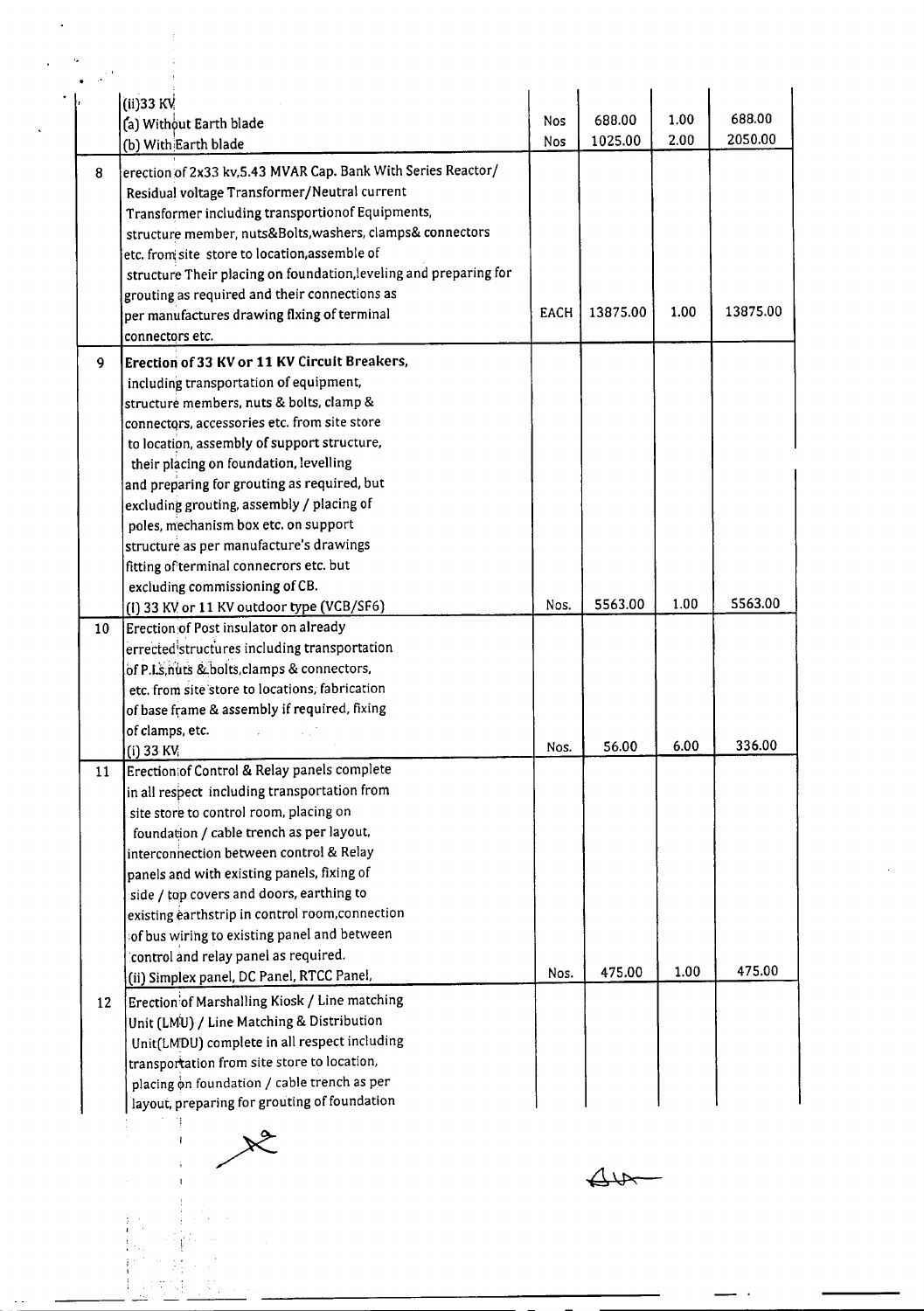|    | bolts but excluding grouting etc.<br>(ii) 33 KV Marshalling Kiosk. | Nos.         | 144.00         | 1.00    | 144.00  |
|----|--------------------------------------------------------------------|--------------|----------------|---------|---------|
| 13 | <b>LAYING AND TERMINATION OF CABLES</b>                            |              |                |         |         |
|    | Control Cables:- (I) Laying of P.V.C. insulated                    |              |                |         |         |
|    | unarmoured / armoured control cable of                             |              |                |         |         |
|    | 1.1 KV grade with copper conductor in cable                        |              |                |         |         |
|    | trench as per specification as required,                           |              |                |         |         |
|    | including transportation of cable drum from                        |              |                |         |         |
|    | site store to location, laying in cable                            |              |                |         |         |
|    | trenches, cutting to required length, placing                      |              |                |         |         |
|    | them on cable racks / cable trays / cable.                         |              |                |         |         |
|    | batten & dressing including removing and                           |              |                |         |         |
|    | re-fixing trench coveras required, making                          |              |                |         |         |
|    | necessary connections, testing, cable                              |              |                |         |         |
|    | marking on both the terminating ends, etc.                         |              |                |         |         |
|    | as required for all size from 2CX2.5sq. mm.                        |              |                |         |         |
|    | to 4CX2.5sq. mm., 4CX4sq. mm.and12CX 2.5 sq. mm.                   |              |                | 2000.00 | 8000.00 |
|    | (a) Unarmoured Control Cable                                       | Mtr.         | 4.00           |         |         |
| 14 | (ii) Fixing of control cable in position with                      |              |                |         |         |
|    | single compression nickle plated brass                             |              |                |         |         |
|    | cable glands confirming to IS: 12943 &                             |              |                |         |         |
|    | having three metal washer & one rubber                             |              |                |         |         |
|    | ring, including preparation of cable and                           |              |                |         |         |
|    | drilling of corresponding hole in gland plates,                    |              |                |         |         |
|    | etc. as required & including cost of cable                         |              |                |         |         |
|    | gland for each cable gland of size.                                |              |                | 20.00   | 660.00  |
|    | (a) 19mm unarmoured control cable                                  | Nos.<br>Nos. | 33.00<br>50.00 | 6.00    | 300.00  |
|    | (b) 25mm unarmoured control cable                                  |              |                |         |         |
| 15 | Termination of wires of cable with copper                          |              |                |         |         |
|    | conductor using copper terminal ends (pin or                       |              |                |         |         |
|    | ring type as required of Dowell's or equilent                      |              |                |         |         |
|    | make as approved by the Engineer-incharge)                         |              |                |         |         |
|    | dully crimped with crimping tool, including                        |              |                |         |         |
|    | making wire ends ready for crimping, ferruling                     |              |                |         |         |
|    | & dressing of wires, etc., as required,                            |              |                |         |         |
|    | including cost of terminal ends for all wires,                     |              |                |         |         |
|    | for each cable at both ends for cables of the                      |              |                |         |         |
|    | following sizes.                                                   |              |                |         |         |
|    | (a) $2 \times 2.5$ sq.mm                                           | Each         | 16.00          | 5.00    | 80      |
|    | (b) 4C X 2.5 sq. mm.                                               | Each         | 32.00          | 2.00    | 64.00   |
|    | (C) 12C X 2.5 sq. mm.                                              | Each         | 96.00          | 6.00    | 576.00  |
|    | In case the wires of any cable are not                             |              |                |         |         |
|    | terminated, then a deduction at the rate of                        |              |                |         |         |
|    | Rs. 3.00 shall be made for each end of the                         |              |                |         |         |
|    | wires not terminated                                               |              |                |         |         |
|    |                                                                    |              |                |         |         |
|    |                                                                    |              |                |         |         |
|    |                                                                    |              |                |         |         |
|    |                                                                    |              |                |         |         |
|    |                                                                    |              |                |         |         |
|    | 社 一夫                                                               |              |                |         |         |
|    |                                                                    |              |                |         |         |